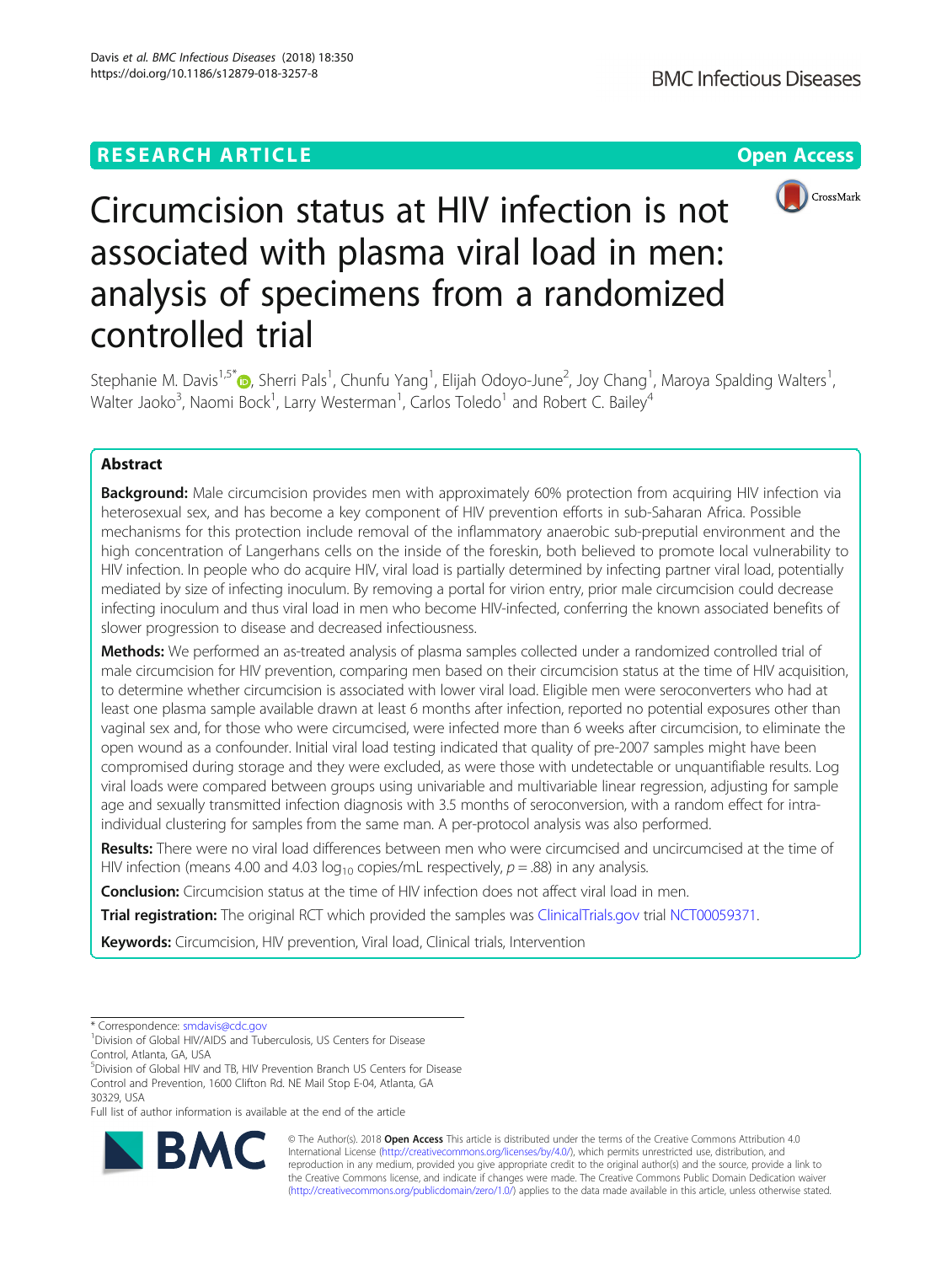# Background

Male circumcision (MC) has been shown in randomized controlled trials (RCTs) to confer approximately 60% protection to men from acquiring HIV infection via heterosexual sex [[1](#page-6-0)–[3\]](#page-6-0). It has become a key component of HIV prevention efforts in sub-Saharan Africa, with nearly 15 million voluntary medical male circumcisions (VMMC) performed since 2008 [[4\]](#page-6-0). Widely-accepted possible mechanisms for the protective effect include: the removal of the inner foreskin's high concentration of Langerhans cells, through which HIV can access the immune system; the foreskin's vulnerability to microabrasions; the elimination of the anaerobic sub-preputial environment that supports a pro-inflammatory microbiome; and the greater incidence of genital ulcer disease (GUD) among uncircumcised men [[5\]](#page-6-0).

Nevertheless, many circumcised men will ultimately become HIV-infected. Determinants of plasma viral load (VL) set point among infected individuals are not entirely understood, but in addition to well-established associations like host immunogenetics [[6\]](#page-6-0) and viral genotype [\[7\]](#page-6-0), it is associated with VL in "source" partners [[8](#page-6-0)–[10](#page-6-0)]. Although this relationship is sometimes attributed to viral genotype also, another suggested mechanism is that high source partner VL results in a higher infecting inoculum, which then results in higher VL in the newly-infected partner [[11,](#page-6-0) [12](#page-6-0)]. (The majority of HIV infections resulting from heterosexual sex are believed to result from a single virion [[9](#page-6-0), [13\]](#page-6-0), so the effect of inoculum size on VL is not hypothesized to result directly from a higher initial virion population. Instead, a larger inoculum may lead to increased host T-cell activation, which in turn enhances replication of the ultimately 'successful' virion [\[10](#page-6-0)]). Supporting evidence for inoculum size as an independent determinant of VL includes the association between source partner genital tract factors which would affect magnitude of viral shedding, such as bacterial vaginosis and genital herpes suppression, and VLs in seroconverting partners [[12\]](#page-6-0).

If source inoculum affects VL, the same mechanisms that confer partial protection against infection could operate in circumcised men who do become infected to decrease the proportion of virions breaching their skin, lowering inoculum and thus VL. Fig. 1 illustrates this proposed causal chain. If present, such an effect could confer substantial population-level benefit, as VL is a major determinant of both progression to clinical disease and infectiousness [[14\]](#page-6-0).

Evidence for the plausibility of this result comes from one study that found MC in genotype-confirmed male source partners was associated with lower HIV VLs among the female partners they infected [[10](#page-6-0), [15](#page-6-0)] (adjusted mean difference =  $-.63 \log_{10} \text{ copies/mL}, p = .03$ ). The authors hypothesized the above mechanism in reverse: lower innocula transferred to female partners due to the removal of the male's infectious foreskin Langerhans cells via MC. This study did not find evidence of lower VL set points associated with MC among men infected by female source partners, but this outcome was limited by small sample size  $(N = 55)$  and the fact that participants were not randomized with respect to circumcision status.

We used stored plasma samples from the original RCT of MC for HIV prevention conducted in Kisumu, Kenya [\[2](#page-6-0)], to investigate whether MC status of male participants who became HIV-infected was associated with their VL.

# Methods

# Enrollment, randomization, sample collection and follow-up in the Kisumu-based RCT

Detailed methods of the RCT are described elsewhere [[2\]](#page-6-0) [\(ClinicalTrials.gov,](http://clinicaltrials.gov) NCT00059371). Briefly, it was conducted in Kisumu district, western Kenya. Male participants were recruited via newspapers, radio, fliers and street shows and enrolled between 2002 and 2005. Inclusion criteria included being an uncircumcised, HIV-negative, sexually active, 18–24-year-old Kisumu resident. Exclusion criteria included contraindications to, and absolute indications for, surgical MC. An opaque envelope system was used to produce 1:1 allocation between arms. Plasma HIV testing was performed and self-reported HIV exposure data collected at 1, 3, and 6 months after randomization, then at 6-month intervals. The trial was stopped early in December 2006 due to efficacy. Free MC was then offered to all interested

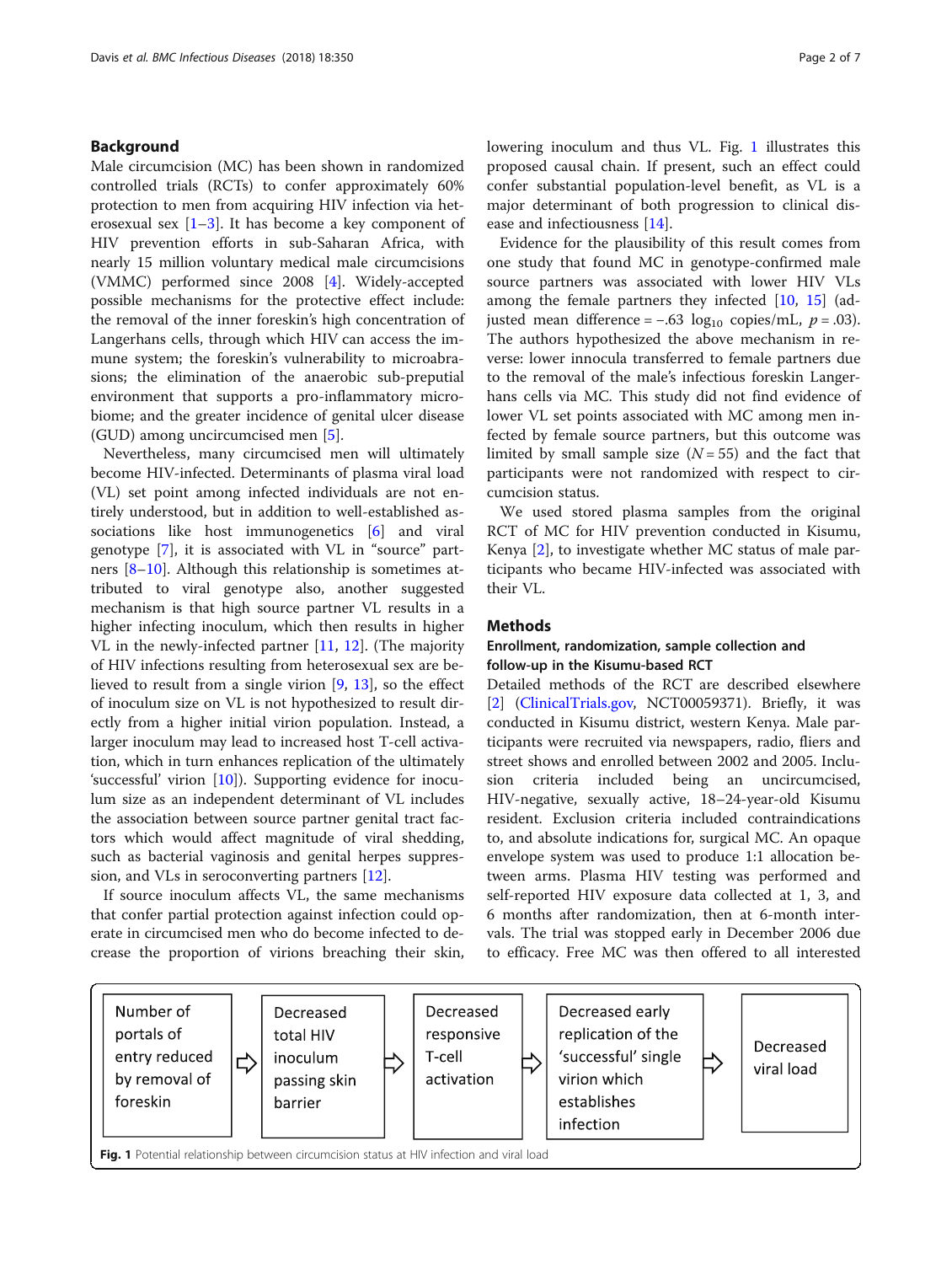participants throughout the follow-up period, causing crossover from the control group. Semi-annual follow-up visits continued through September 2010. The dataset is publically available  $[16]$  $[16]$ .

# HIV testing and determination of seroconversion and infection dates

Two rapid tests were used at each visit, Determine HIV 1/2 (Abbott Diagnostic Division, Hoofddorp, Netherlands) and Unigold Recombigen (Trinity Biotech, Wicklow, Ireland). If one or both was positive, serum was sent for double enzyme-linked immunosorbent assay testing (Detect HIV 1/2, Adaltis Inc., Montreal, Canada and Recombigen HIV 1/2, Trinity Biotech, Wicklow, Ireland). If at least one ELISA was positive, final confirmatory testing was done by line immunoassay (INNO-LIA HIV 1/2, Immunogenetics NV, Ghent, Belgium). For participants confirmed as HIV positive, the first visit with at least one positive rapid test was designated the HIV seroconversion visit. We calculated the presumed infection date as the date midway between the final negative test and the HIV seroconversion visit.

## Other data

Additional data collected at enrollment and in follow-up included MC procedure date, behavioral and other HIV risk factors, and sexually transmitted infection (STI) diagnoses. High-risk sexual behavior within the 6 months before a visit was defined as self-report of > 2 female sex partners, exchanging gifts or money for sex, or using a condom "less than half the time".

STI testing included serum rapid plasma reagin (RPR) (Becton Dickinson) with T. pallidum particle agglutination (TPHA) confirmation for syphilis and HSV-2 serology; and urine polymerase chain reaction (PCR) for N. gonorrhoeae and C. trachomatis. Men with urethral discharge also had urethral swabs for N. gonorrhoeae culture and PCR, C. trachomatis PCR (Roche Diagnostics), and T. vaginalis culture (In pouch test). Any genital ulcers were swabbed for H. ducreyi culture, and PCR and HSV-2 PCR testing using the Roche Multiplex PCR system. Men were defined as having an STI if any tests were positive except a positive RPR with negative TPHA. The study did not collect data on antiretroviral therapy (ART) initiation among participants; between 2005 and 2011, the Kenyan National HIV Treatment guidelines set a CD4 threshold for ART of <=200/mm<sup>3</sup>.

## Inclusion and exclusion criteria for HIV VL analysis

Individual inclusion criteria for this analysis were: seroconversion during the trial or follow-up; and having at least one available plasma sample drawn at least 6 months after infection date and, for those who became circumcised after infection, drawn 6 months after MC

(to eliminate bias from the procedure causing transient VL increases). Individual exclusion criteria were: potential HIV exposures other than vaginal sex at any time (sex with men, intravenous drug use, or blood transfusion); a still-unhealed MC wound less than 3 weeks prior to infection; and for circumcised men, infection date fewer than 6 weeks after MC (unhealed wounds may have facilitated infection among men who resumed sex earlier).

Sample exclusion criteria were also applied. Samples drawn before Jan 1, 2007 were excluded from the final analysis because all but five (of 85) had undetectable or unquantifiable VLs, correlations described below between sample age and VL suggested older samples were subject to degradation, and none of these samples had second aliquots available for quality control. Finally, samples with undetectable or unquantifiable results were also ultimately excluded (see Data Analysis section for methods and reasoning). Among eligible men, the first eligible samples, up to three, were used.

## Sample size

The anticipated sample size based on total available aliquots was 123 men (82 circumcised and 41 uncircumcised), which provided 80% power to detect a between-group difference in mean VL of .54 standard deviations, equivalent to .93  $log_{10}$  copies/mL [[12\]](#page-6-0). Power calculations were done using SAS 9.3 PROC POWER TWOSAMPLEMEANS with a two-sample t-test.

## Sample storage and testing

Plasma samples were not tested at the time of collection, and were not thawed at any time before testing. They were stored at − 80 °C, initially at the Kenya Medical Research Institute in Kisumu, and permanently at the Chicago Developmental Center for AIDS Research. VL testing was performed by the International Laboratory Branch of the US Centers for Disease Control's Division of Global HIV and Tuberculosis in Atlanta, Georgia, using the Abbott HIV-1 Real Time HIV-1 assay on the Abbott m2000 instrument, with a lower limit of detection of 150 copies/mL with a 200 μL plasma input volume. All samples with an available second aliquot were retested and results compared against initial values, with a difference threshold of  $\leq 0.5 \log_{10}$  copies/mL for concurrence.

## Data analysis

In the primary (as-treated) analysis, men were classified as circumcised or uncircumcised based on whether they had been circumcised through the RCT's services before infection. The secondary (per-protocol) analysis restricted the comparison to men remaining in their original randomization group. Analysis was performed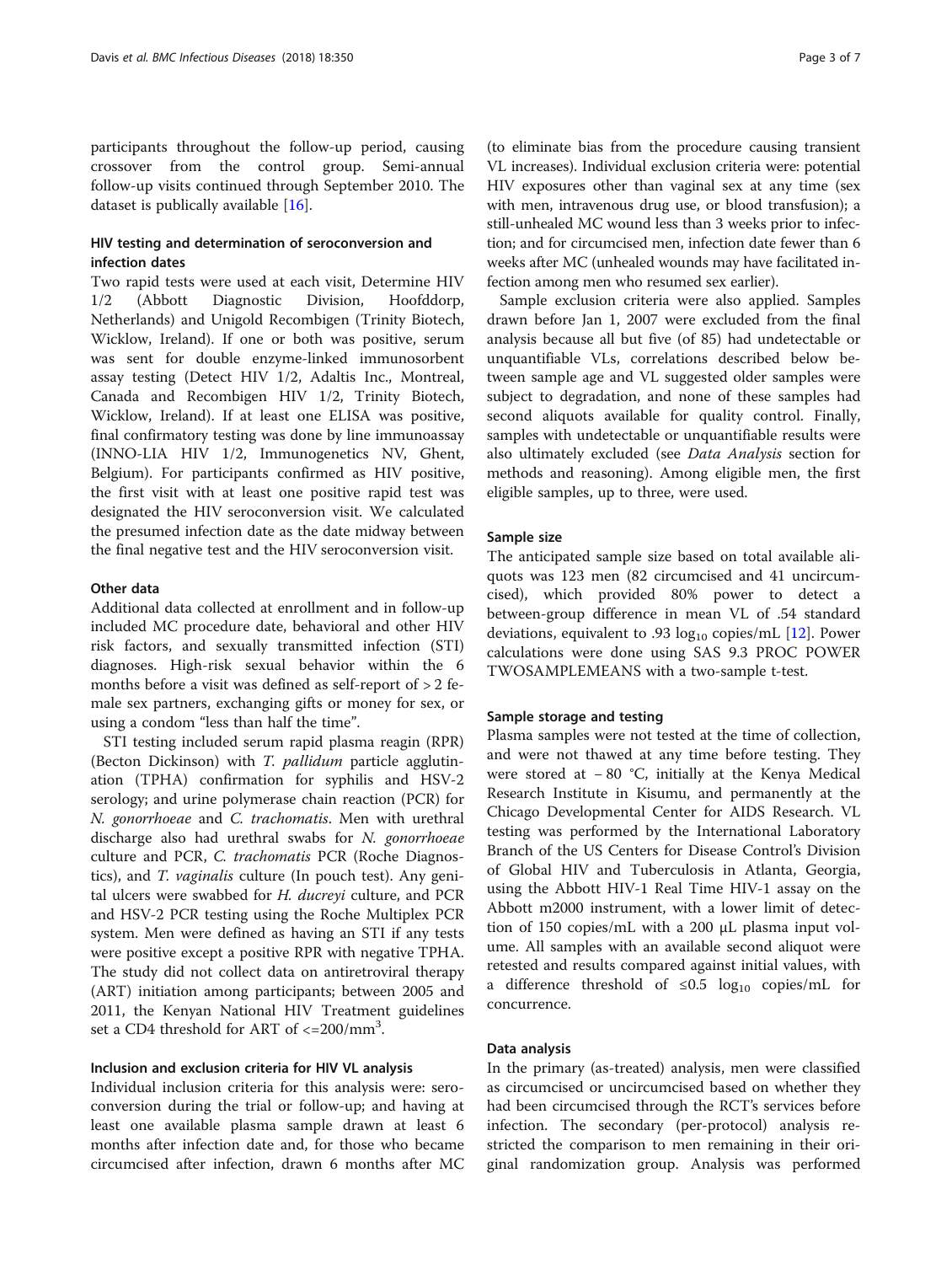using SAS 9.3 on  $log_{10}$ -transformed VL results from the first round of testing.

Once a high proportion of samples with undetectable or unquantifiable (VL detected at a concentration below the quantifiability threshold, 2.18 log copies/mL) results was identified, methods for handling these values were devised. Prior to the second round of testing, it was pre-specified that all such samples would be retested if a second aliquot was available, and the values would be included in the analysis if at least 80% of their retested samples were again either undetectable or unquantifiable, increasing confidence that these represented true plasma values rather than degradation of the aliquots.

To compare characteristics between groups, we used Fisher's exact Chi-square test for categorical variables, and t-tests for continuous variables. Pearson correlation coefficients were used to examine the relationship between sample age and log VL.

PROC MIXED was used to test for differences in log VL between groups, with a random effect for individual to account for the correlation between samples from the same man, This approach yields results similar to an analysis on log VL means computed for each man and then compared between groups, but also allows for the use of sample-level covariates such as sample age.

## Results

Specimen collection dates for included samples ranged from January 10, 2007 to September 30, 2010. VL results were concurrent between aliquots for all retested quantifiable samples, but samples with initially undetectable or unquantifiable VL results did not meet the prespecified criteria and were excluded, leaving 124 included samples representing 63 seroconverting participants (37 circumcised and 26 uncircumcised). Twenty-three men had only one sample. With the reduction in size, the analyzed sample had 80% power to detect a between-group difference of .73 standard deviations, or 1.26  $log_{10}$  copies/mL. Log viral load results had a range of 2.33 to 6.21, with a median of 4.04 (IQR 3.57–4.53). For men with two or three results, the intraclass correlation between log viral loads was strong at 0.63. Table 1 compares key demographic and risk characteristics, and sample-level characteristics of draw timing and age at testing, for circumcised and uncircumcised participants. Groups were similar demographically. Circumcised men had a nonsignificant higher prevalence of risky behavior and lower prevalence of STI. Samples were similar in draw timing and age at testing.

A strong linear correlation was found between VL and sample age (Fig. [2;](#page-4-0)  $r = -.48$ ,  $p < .0001$ ,  $R^2 = .23$ ); a quadratic term was tested for significance to assess for a nonlinear association, but was not significant and was therefore dropped. No significant correlation was found between VL and duration of infection at time of blood draw (Fig. [3](#page-4-0);  $r = .07$ ,  $p = 0.40$ ).

No significant difference in log VL was found between circumcised and uncircumcised men in the as-treated (means 4.00 and 4.03 log copies/mL respectively,  $p = .88$ ) or per-protocol (means 4.06 and 3.99 log copies/mL,  $p = .76$ ) analyses. This remained true after adjusting for STI diagnosis within 3.5 months of seroconversion and age of sample, for both the as-treated (means 3.96 and 4.09 log copies/mL,  $p = .47$ ) and the per-protocol (means 3.99 and 4.04 log copies/mL,  $p = .80$ ) analysis.

# Discussion

Our results do not support an effect of circumcision status larger than 1.26  $log_{10}$  copies/mL at the time of seroconversion on VL after 6 months. This does not rule out a clinically significant effect: a 1 log difference in VL was found in Uganda to be associated with an adjusted

Table 1 Characteristics of circumcised and uncircumcised HIV-1 seroconverters and their samples (as-treated analysis)

| Characteristic                                             | Circumcised mean (SD) or % (n) | Uncircumcised mean (SD) or % (n) | $p$ -value <sup><math>\epsilon</math></sup> |
|------------------------------------------------------------|--------------------------------|----------------------------------|---------------------------------------------|
| Individual-level ( $N = 37$ circumcised, 26 uncircumcised) |                                |                                  |                                             |
| Mean age (years)                                           | 20.0(1.5)                      | 20.4(1.6)                        | .32                                         |
| Mean educational attainment (years)                        | 9.3(2.1)                       | 10.0(2.2)                        | .20                                         |
| STI diagnosis within 3.5 months of seroconversion - % (n)  | 13.5(5)                        | 34.6(9)                          | .08                                         |
| High-risk sex within 6 months of seroconversion - % (n)    | 70.3 (26)                      | 53.8 (14)                        | .20                                         |
| Sample-level ( $N = 72$ circumcised, 52 uncircumcised)     |                                |                                  |                                             |
| Mean (days) between seroconversion and draw date           | 516.2 (210.7)                  | 558.8 (330.3)                    | .42                                         |
| Percent (n) drawn $<$ 12 mo. post seroconversion           | 26.4 (19)                      | 34.6 (18)                        | .28                                         |
| Percent (n) drawn 12-17 mo. post seroconversion            | 31.9(23)                       | 23.1(12)                         |                                             |
| Percent (n) drawn $> 18$ mo. post seroconversion           | 27.8 (20)                      | 19.2(10)                         |                                             |
| Percent (n) drawn $> 24$ mo. post seroconversion           | 13.9(10)                       | 23.1(12)                         |                                             |
| Mean age (days) of sample(s) at testing                    | 2646.5 (367.5)                 | 2702.4 (375.5)                   | .41                                         |

<sup>a</sup>Tests for continuous variables were done using t-tests; tests for categorical variables were done using exact Chi-square tests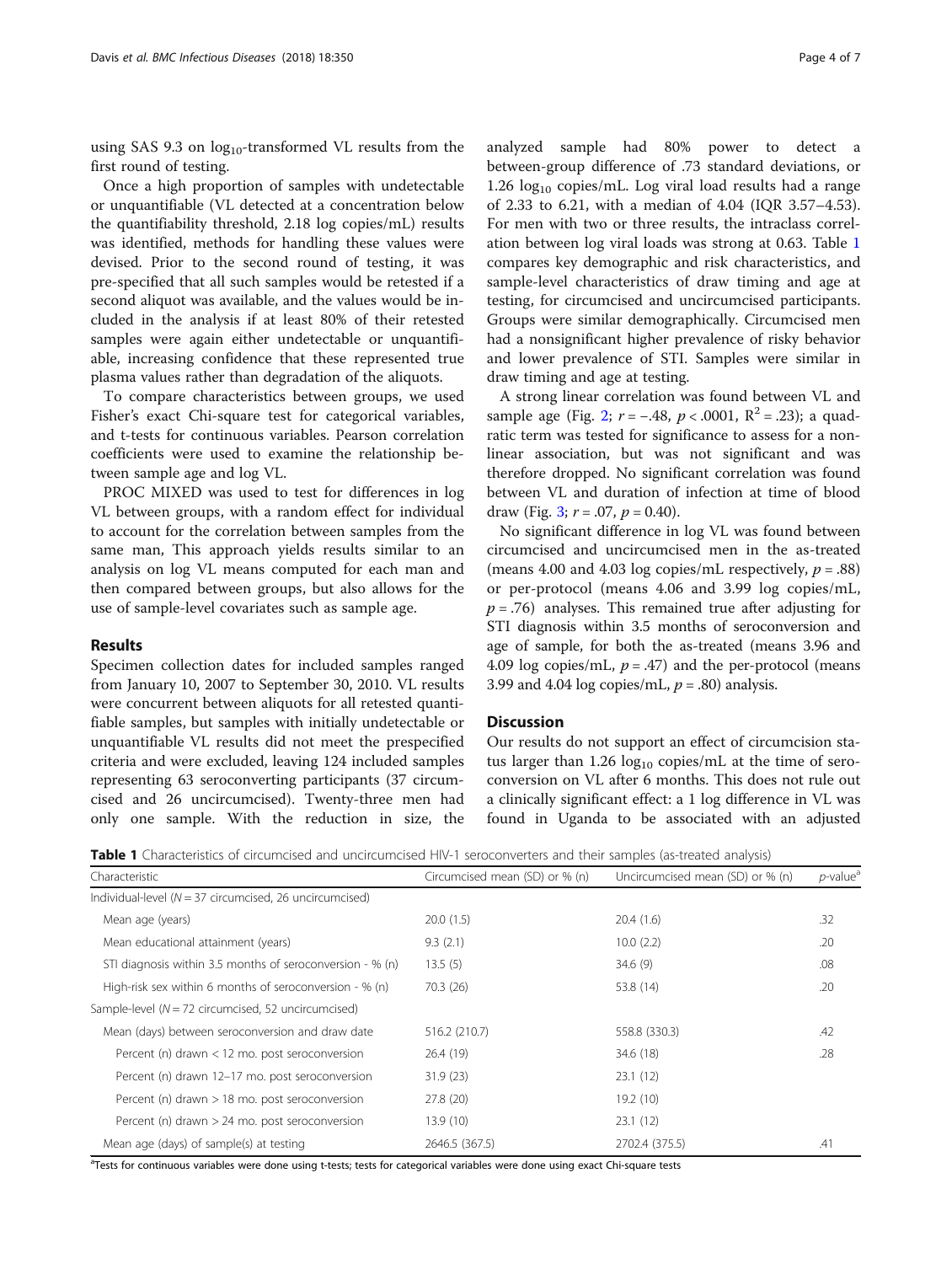<span id="page-4-0"></span>

hazard ratio of 3.09 for death and 2.75 for progression to AIDS [[17](#page-6-0)] and the 1 log difference between a VL of 10,000 and 100,000 copies/mL has been modeled to be associated with approximately a 5-year difference in asymptomatic survival  $[18]$  $[18]$ . However, this finding is consistent with the observational results reported by Lingappa et al. in participants from southern and eastern African countries, and represents gold-standard data due to randomization which is unlikely to become available from future studies. It also helps establish the assumptions needed for sample size planning for any observational studies further examining the issue. Given the

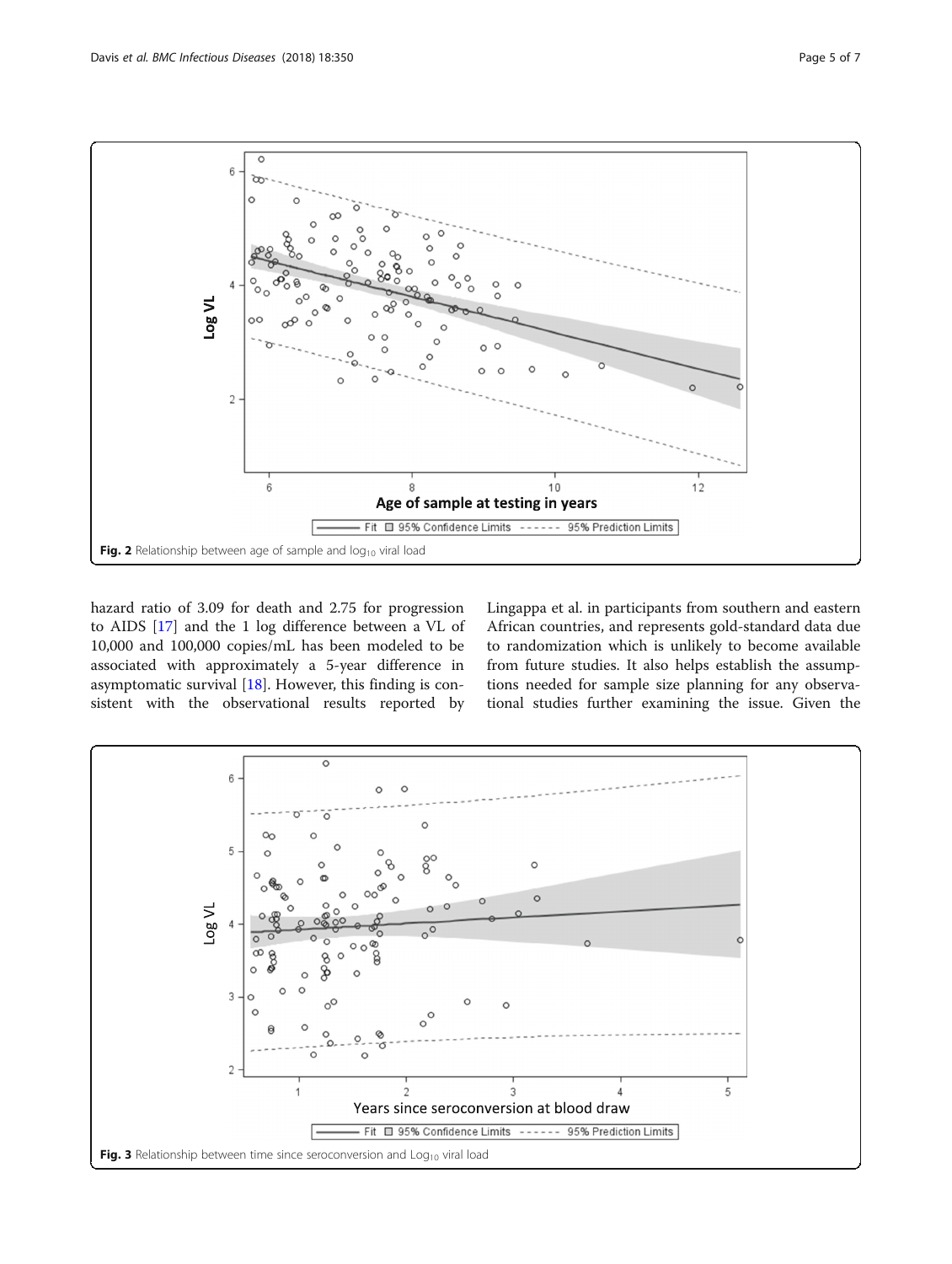mechanistic biological nature of the proposed effect, results are also likely to be valid across populations.

If the lack of observed effect reflects biological fact, the explanation may lie in the set of portals of entry available to HIV virions on the male genitalia. In addition to the foreskin, the glans, urethral mucosa and possibly fossa navicularis are all portals across which translocation of cell-associated HIV-1 has been demonstrated in vivo [[19](#page-6-0)]. Given the low per-act probability of female-to-male transmission through any of these portals (4 per 10,000 infectious exposures in a recent systematic review) [[20](#page-6-0)], it seems to follow that the probability of transmission through any single portal is even lower, and thus that in any one act leading to infection, the most likely scenario is that only one portal is involved. Thus circumcision would remove one portal, decreasing infection risk, but would not affect the size of an inoculum passing through a different portal, thus not affecting VL if infectious becomes established. Others have found higher per-act transmission probabilities such as 0.38% in developing countries in the absence of commercial sex work or genital ulceration, [\[21\]](#page-6-0) but also at this higher magnitude, a single portal seems likely to be involved in the majority of transmissions.

Conversely, the previously-observed lower VLs in women with circumcised male source partners are more likely to be related to total male viral shedding, which would be expected to come from multiple "portals of exit" during sex, including semen and penile mucosa. Shedding has been shown via coronal lavage to be reduced in HIV-infected men after healing from MC, compared to pre-MC levels [[22\]](#page-6-0).

It is also possible that infecting inoculum does not actually impact VL, though this would not explain Lingappa et al.'s [[12](#page-6-0)] observed association between male infecting partner circumcision and lower female partner VL in their baseline data.

Finally, it is possible that there is a population-level effect of circumcision status at time of infection on men's VL, but that it is mediated by the known protective associations of MC with risk for genital ulcer disease (GUD) [\[23\]](#page-6-0), thus decreasing VL indirectly through the same mechanisms postulated for a direct effect. Lingappa et al. [[12\]](#page-6-0) did not find an association between HSV-2 serology and VL set point, but thoroughly testing this possibility would require a much larger sample of circumcised and uncircumcised seroconverters with sufficient prevalence of GUD to estimate a true effect.

The major potential confounder is the effect of sample age on VL. Although controlling for this did not impact results, the effect of storage time on VL can have an unpredictable [\[24\]](#page-6-0) component, which could have caused residual confounding. However, if substantial, this component should have eroded all observed associations; the observed correlations between VL and sample age, and between VLs from the same participant, should not have been seen.

Another potential confounder is ART initiation, which was not captured in the study data. However, between 2005 and 2011, Kenyan National HIV Treatment guidelines set a CD4 threshold for ART of  $\langle =200/\text{mm}^3$  in the absence of clinical indications, and the maximum elapsed time of 5.1 years between calculated infection date and blood draw in our sample makes it unlikely that participants would have progressed to meet this criterion and start treatment. If any did, elimination of samples with undetectable viral load would also have been likely to exclude them. In other respects, although circumcised participants were somewhat more likely to report risky behavior, the difference was not significant, and VLs would not necessarily be higher in infections contracted through high-risk sex.

Finally, for participants with only one sample, stability of VL over time cannot be demonstrated; therefore, VL cannot necessarily be considered equivalent to VL set point.

## Conclusions

Though circumcision in HIV-positive men has an observed association with HIV VL in female partners infected by them, this study provides no evidence that circumcision status at HIV seroconversion affects VL after 6 months in men.

#### Abbreviations

ART: Antiretroviral therapy; MC: Male circumcision; RCT: Randomized controlled trial; RPR: Rapid plasma reagin; STI: Sexually transmitted infection; TPHA: T. pallidum particle agglutination; VL: Viral load; VMMC: Voluntary medical male circumcision

#### Acknowledgements

Not applicable.

## Funding

This research has been supported by the President's Emergency Plan for AIDS Relief (PEPFAR) through CDC. The original RCT of circumcision in Kisumu was funded by the Division of AIDS, NIAD, NIH, and storage of the samples was supported by the Chicago Developmental Center for AIDS Research.

## Availability of data and materials

The dataset supporting the conclusions of this article from the original RCT that provided the samples is publically available at the National Technical Reports Library: [https://ntrl.ntis.gov/NTRL/dashboard/searchResults.xhtml?sea](https://ntrl.ntis.gov/NTRL/dashboard/searchResults.xhtml?searchQuery=Male%20circumcision) [rchQuery=Male%20circumcision](https://ntrl.ntis.gov/NTRL/dashboard/searchResults.xhtml?searchQuery=Male%20circumcision). The viral load data generated for this analysis is available from the corresponding author on reasonable request.

#### Disclaimer

The findings and conclusions in this paper are those of the authors and do not necessarily represent the views of the US Centers for Disease Control and Prevention or NIH.

#### Authors' contributions

All authors have reviewed and approved the final manuscript. SD conceived of the analysis and drafted and revised the manuscript. SP performed all statistical calculations and figure development and revised the manuscript. CY and LW designed and supervised sample testing and revised the